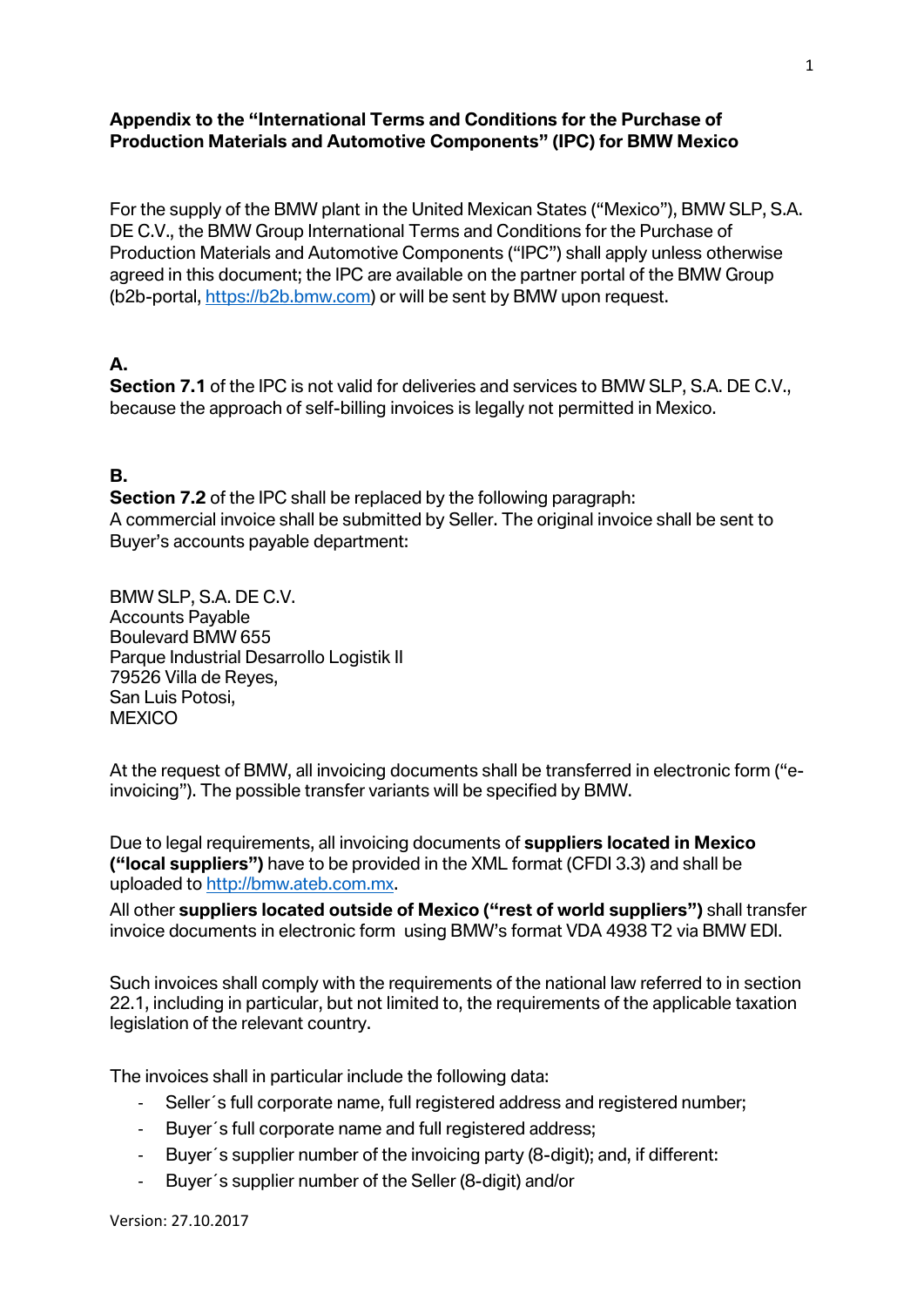- Buyer´s supplier number of the payee (8-digit);
- Origin of the goods;
- VAT rate and VAT amount, total charge excluding VAT;
- reference to tax exemptions;
- Charges split according to VAT-rates;
- Date of invoice;
- Running unique sequential invoice number;
- Specification (quantity with scale unit/type) of delivery or service rendered;
- In case of prepayments/advance payments: the date of receipt of remuneration;
- Any reduction of charges agreed in advance, if not already accounted for; lower VAT value has to be stated;
- Buyer´s Purchase Order number / Buyer´s Purchase Order modification number;
- Buyer´s item number
- Delivery note number indicated by Seller;
- Date of delivery of the Goods (explicitly stated on the invoice); delivery address / point of unloading;
- In case of re-delivery relating to prior delivery by Buyer: Delivery note number indicated by Buyer with respect to the said prior delivery;
- Value of consignment (price per item and total price);
- Price unit, currency unit;
- In case of national deliveries within Mexico:
	- o Buyer's RFC
	- o Seller's RFC
	- $\circ$  UUID of the invoice
- In case Seller is located within the European Union: VAT identification number of Seller
- Price of packaging (per unit of Goods);
- Number of packages, weight (gross/net).

For all mandatory data necessary to ensure an automated incoming invoice processing at BMW, Seller has to use data provided on the Supplier Information Platform available at:

[https://b2b.bmw.com](https://b2b.bmw.com/) -> applications -> SLP – Info-Platform for Accounts Payable

Depending on the nature of different business cases, the invoices need to be issued separately (e.g. for direct material, investment goods, services...). Furthermore, for claims and for revaluation separate documents need to be created. Credit notes for claims need to include the material share as well as the additional costs – the necessary information is shown in the Supplier Information Platform within the B2B portal. The number of invoice line items is limited to a maximum defined in the Supplier Information Platform.

Additionally, all invoices issued by Seller under these Terms and Conditions shall comply with all applicable tax requirements under the laws of Mexico.

Invoices which fail to meet the requirements of this provision may be rejected by Buyer. Seller will be notified and costs arising therefrom will be passed on to Seller. In that event the term allowed for payment shall begin on the day of receipt of the new, due and proper invoice, which meets the requirements of this provision.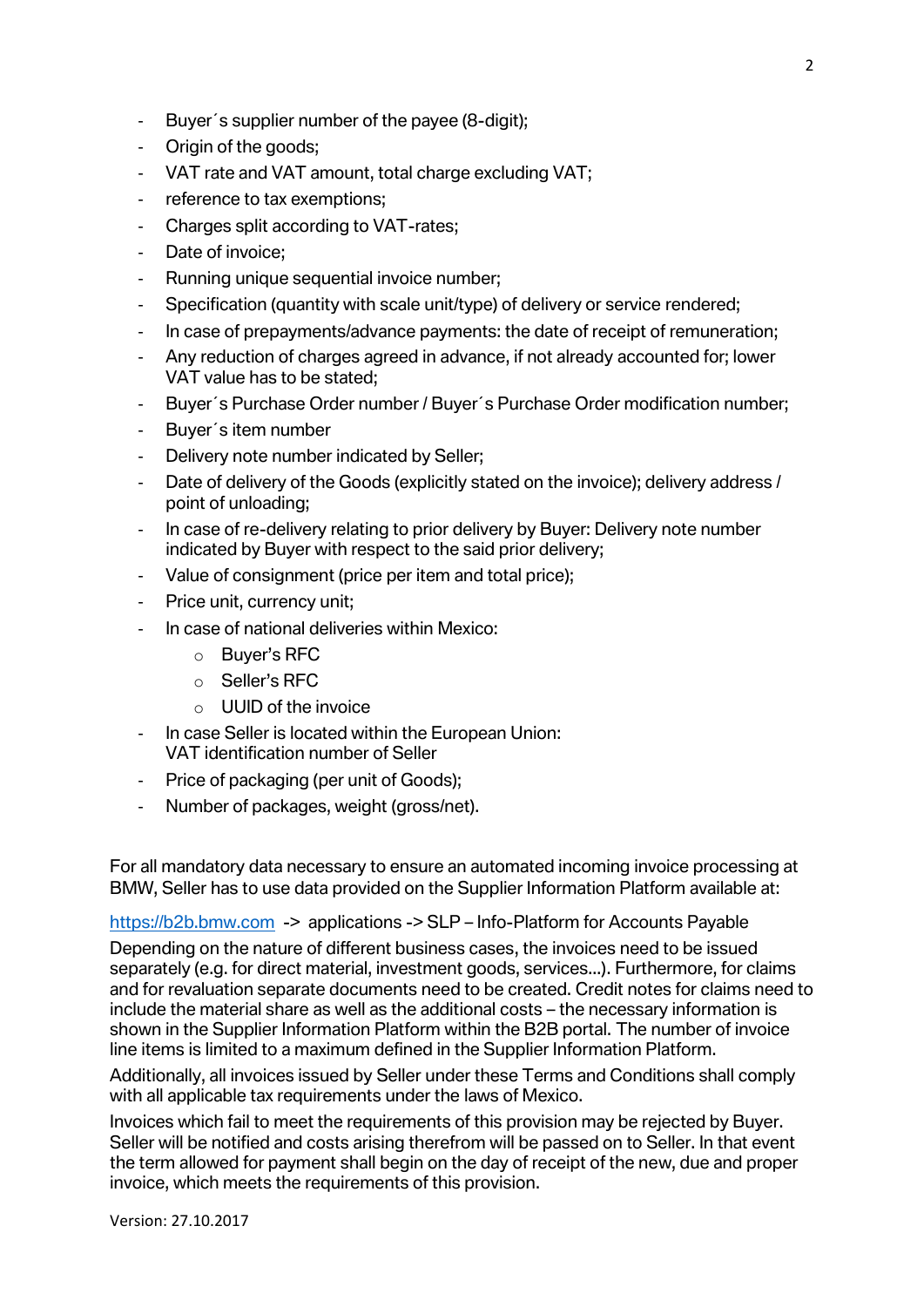#### **C. Section 7.4** IPC shall not apply.

#### **D. New section 7.12** IPC

If withholding tax falls due on the amounts to be paid by Buyer to Seller, the withholding tax shall be withheld by Buyer in accordance with the applicable law and regulations in effect and paid to the relevant tax authority for Seller's account.

Upon request of Seller and in compliance with applicable law and regulations, Buyer shall provide Seller with a valid tax certificate or tax official document evidencing payment of withholding taxes on behalf of Seller.

If an applicable double taxation treaty or another regulation or law provides for a reduction or exemption from withholding tax deduction, Buyer shall only withhold the reduced amount or apply the exemption if Seller has provided Buyer with a valid tax exemption certificate at least 20 banking days before the payment date. Otherwise Buyer shall deduct and withhold the withholding taxes from the amounts due, which must be paid to the relevant tax authority to comply with the tax laws and regulations applicable and in effect. Seller shall meet all its certification, information and documentation obligations and other duties required for the application of reduced tax rates or exemptions under the applicable double taxation as well as the applicable laws and regulations.

# **E.**

**Section 11.8** IPC shall be supplemented as follows:

Buyer may only claim liquidated damages pursuant to Sec. 11.8 if the unlawful restraint of competition has been established by a final decision of a competent authority or court. For the purposes of possible actions for damages (irrespective of their legal grounds) Seller shall be bound by that decision.

# **F.**

#### **New section 11.9** IPC:

Seller and Buyer are independent contracting parties and nothing in the purchase order or in this terms and conditions will make either party the employee, agent or legal representative of the other for any purpose. The purchase order and/or the terms and conditions do not grant either party any authority to assume or to create any obligation on behalf of or in the name of the other. Seller will be solely responsible for all employment and income taxes, insurance premiums, charges, liabilities and other expenses it incurs in connection with its performance of the purchase order and/or terms and conditions, except as expressly provided in a written agreement signed by Buyer. All employees and agents of Seller or its respective contractors are employees or agents solely of Seller or Seller's contractors, and not of Buyer, and are not entitled to employee benefits or other rights accorded to Buyer's employees. Buyer is not responsible for any obligation with respect to employees or agents of Seller or its contractors and therefore Seller agrees to hold Buyer, its shareholders/partners, affiliates, directors, managers, officers, employees and advisors, free and harmless from any law suits or claims filed against Buyer in connection with compliance of such obligations of Seller.